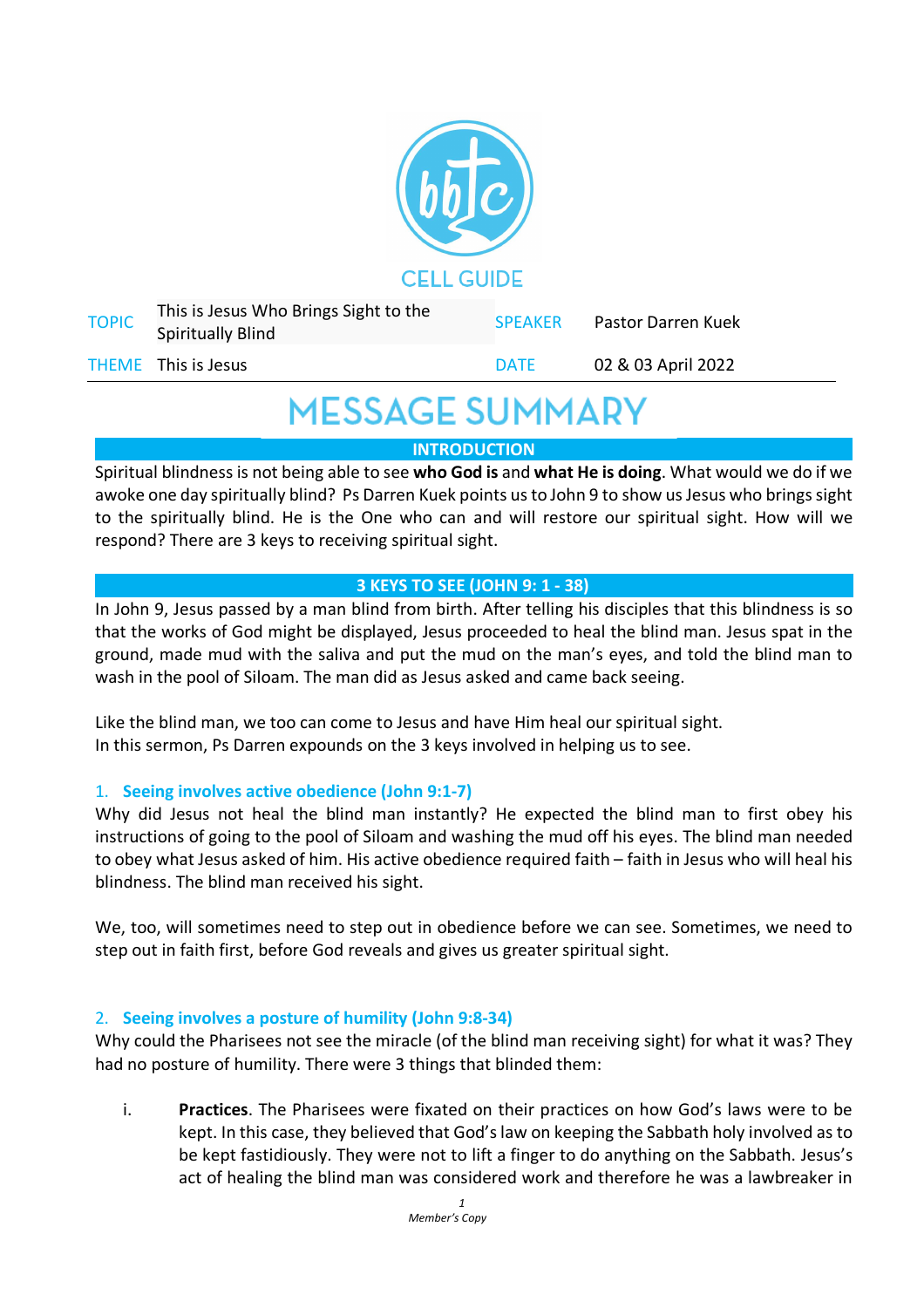their eyes. They could not acknowledge the miracle that Jesus had done for the blind man. Like the Pharisees, our fixation on doing things our way (even if done with the best intentions for God) can be the very thing preventing us from seeing Him.

- ii. **Prejudices**. The Pharisees had a fixed mind on the kind of Messiah God would send to them. They were looking for a conquering King, not a meek King with a ragtag band of followers. Like the Pharisees, our pre-conceived ideas about God can prevent us from seeing God Himself at work before us.
- iii. **Pride**. The Pharisees looked down on the blind man. They refused to listen to what he said about Jesus, insisting that Jesus was certainly not from God. As teachers of the law, they believed themselves to be wise and authoritative on all things concerning God. As a result, they failed to see God's choice in Jesus or the blind man. Like the Pharisees, do we look down on others who we deem to be less spiritual or wise than us?

As we seek to see more of who God is and what He is doing in our lives, are we willing to humbly put aside our fixations on our practices, prejudices, and our pride, so that we can see Him for who He truly is, and not just who we imagine him to be?

#### 3. **Seeing involves a relationship with Jesus as Lord (John 9:35-38)**

Why did Jesus ask the blind man if he believed in the Son of Man? The Son of Man is referred to in Daniel 7 – a human-like God whose kingdom will reign forever – none other than Jesus Christ who is Lord. Believe in Jesus Christ for who He is, what He has done and will come to do brings us into a relationship with Christ as Lord. Those who can see Christ are those who believe in Him, and continue to do so, not forgetting who He is.

What is our relationship with Jesus? Who is He to us? Do our actions and decisions confess to the same relationship that our lips confess to? Our relationship with Jesus determines our sight.

#### **CONCLUSION**

Are you in a place where you are spiritually blind? Unable to see God in your situation? Like Elisha who prayed for the spiritual eyes of his servant to be opened during a battle before them, we too can pray and ask the Lord Himself to open our spiritual eyes to see Him with us.